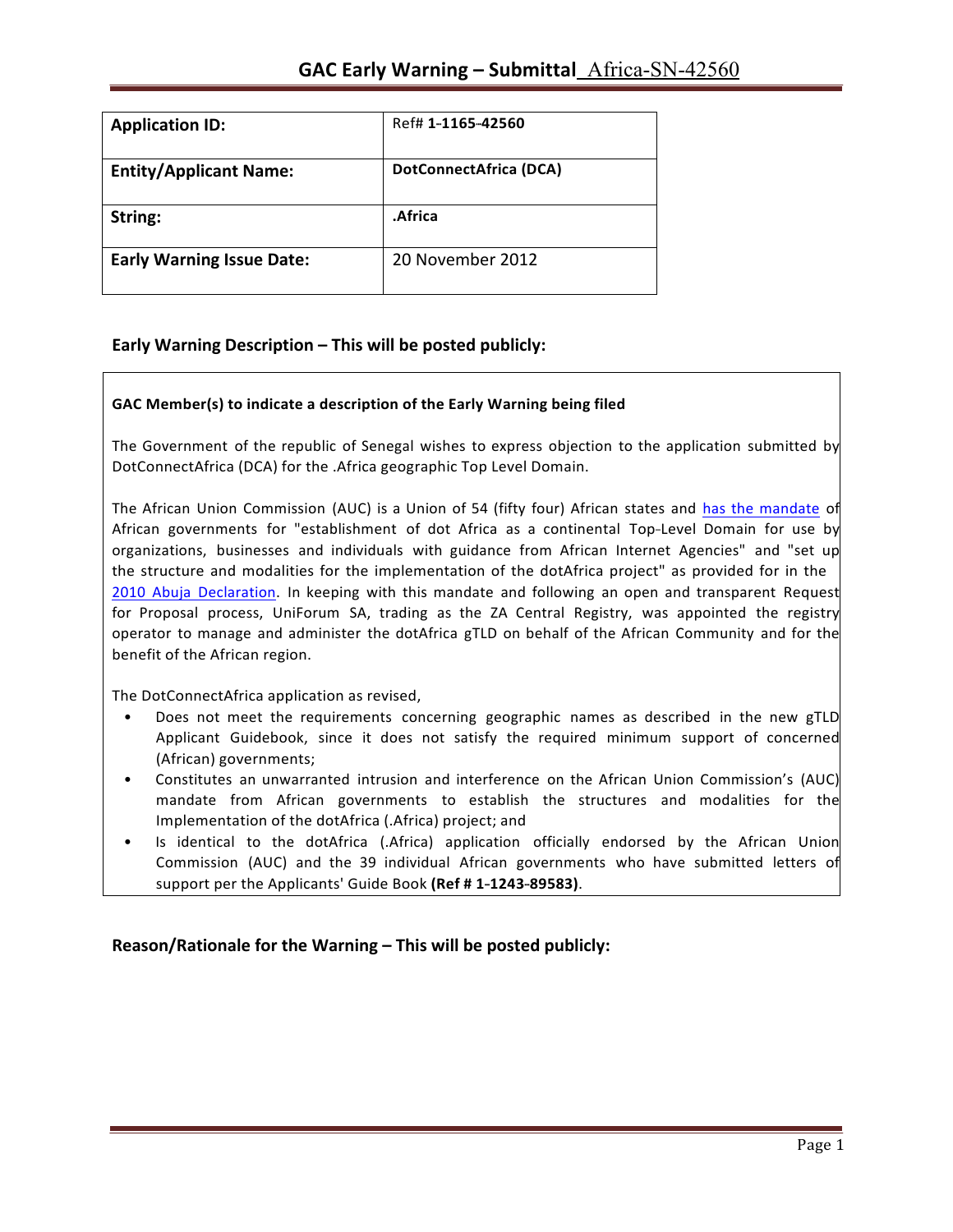### **GAC Member(s) to indicate the reason and rationale for the Early Warning being filed.**

The African Union (AU) and several African countries have supported and endorsed the application by UniForum (Ref # 1-1243-89583), which was selected through a transparent process conducted by the African Union Commission, as directed by the AU CITMC (Communications and Information Technology Ministerial Conference). The African Union has taken steps to ensure that Uniforum will operate .Africa for the public good of the people of Africa, and will put in place sufficient checks and balances for the protection of interests and rights of African governments and the pan-African community.

The Government of Senegal therefore hereby records its objection to the DotConnectAfrica application which is competing with the UniForum application that has the support and endorsement of the African Union and an overwhelming number of African governments.

### **1. DCA's Application lacks the requisite Government Support**

- Paragraph 2.2.1.4.2 of the Applicants' Guidebook prescribes that certain applied-for-strings may qualify as "Geographic Names" and must therefore be accompanied by documentation of support or non-objection from the relevant governments or public authorities. In particular, the guidebook requires at least 60% of the relevant national governments in a region to provide documentation in support of new applications for geographic strings and there must be no more than one written statement of objection.
- Africa is a clearly designated geographic region as defined in the UNESCO "Composition of macro" geographical (continental) regions, geographical sub-regions, and selected economic and other groupings" list. In this regard the designation of the official AUC endorsed dotAfrica (.Africa) TLD string application as a geographic name is therefore technically and procedurally correct. The "geographic evaluation process" that this application is subject to, provides sufficient checks and balances for the protection of interests and rights of African governments and the pan-African community.
- The issue as to whether DCA's application for the .dotAfrica string (1-1165-42560) will constitute a geographic name as outlined in the Applicant's Guidebook is uncertain, notwithstanding the fact that the applicant itself has designated the application as a "geographic name".
- According to the Applicant's Guidebook (section 2-18) "*Strings that include but do not match a Geographic Name will not be considered geographic names as defined in section 2.2.1.4.2 and therefore will not require documentation of government support in the evaluation process*", which used to be the case of DCA's application before being amended. Now, after amendment, it is identical to the AUC-endorsed application and must be regarded as a geographic name for purposes of evaluation. Consequently, it must be subject to the criteria and rules applicable to the evaluation of geographic names, including government support.
- In contrast to the DCA application, the AUC's officially endorsed dotAfrica (.Africa) geographic application (1-1243-89583) has the support of over 39 (thirty nine) individual national governments in Africa, which exceeds the minimum governmental support prescribed by ICANN for new geographic strings.

#### **2. Unwarranted Interference and Intrusion**

• DCA's application constitutes an unwarranted intrusion and interference with the mandate given to the AUC by African Head of States and African Ministers responsible for Communication and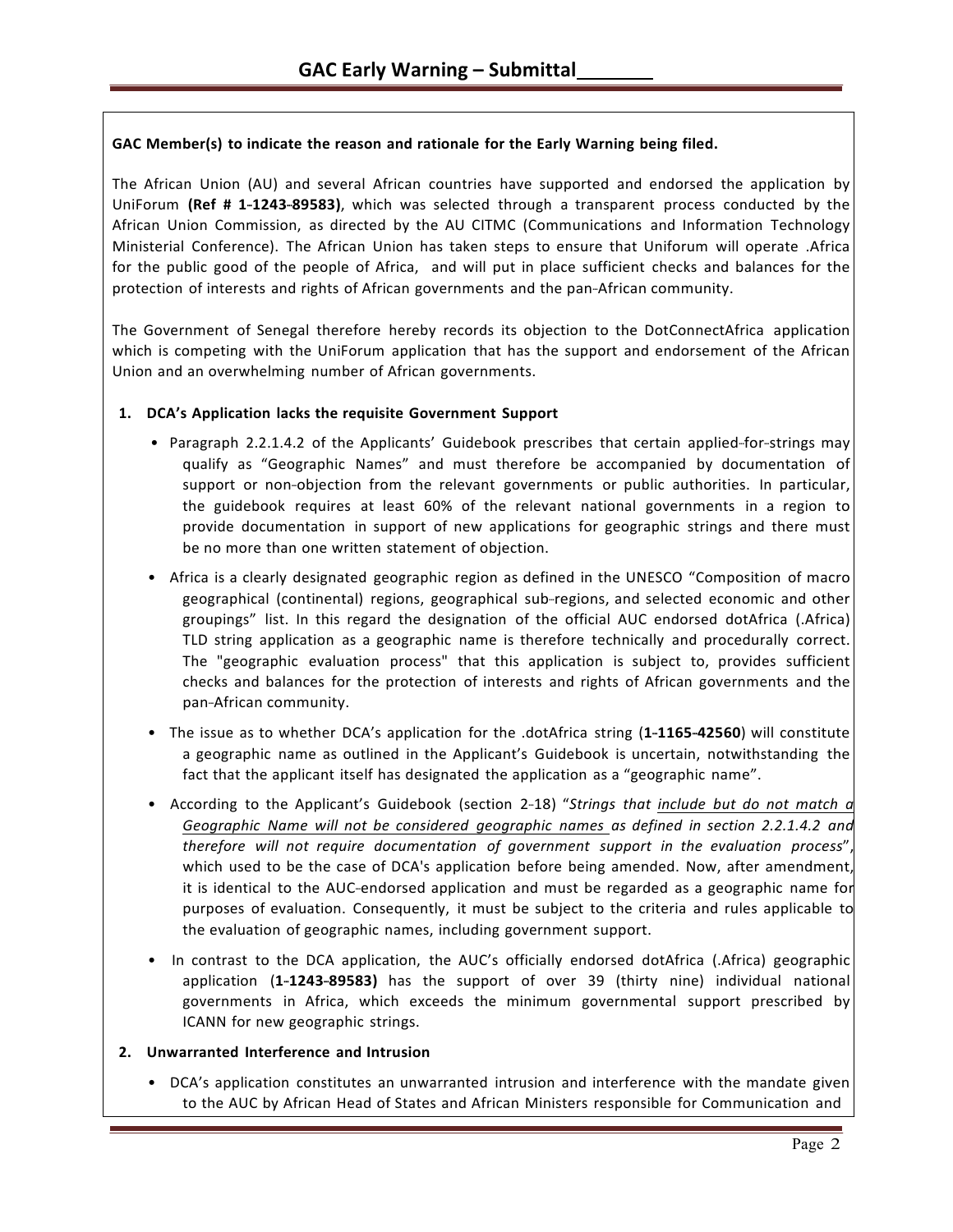Information Technologies. In this regard the AUC has been mandated to establish dotAfrica (.Africa) as a continental Top-Level Domain for use by organisations, businesses and individuals with guidance from African Internet Agencies; and in doing so to set up the structures and modalities for the implementation of the dotAfrica (.Africa) project. DCA's persistent interference in this process is likely to have substantive political, economic and social repercussions in Africa.

### **3. Confusing Similarity**

- DCA's applied for string (.Africa) is identical to the dotAfrica (.Africa) geographic application as officially endorsed by the AUC. Should DCA's application be allowed to proceed, it is likely to deceive and/or confuse the public into believing that the AUC is associated with, or endorses their application, which is clearly not the case.
- In particular, it is contended that the amended DCA's .Africa application does not sufficiently differentiate itself from the AUC's endorsed dotAfrica (.Africa) geographic application and will therefore confuse and deceive the public.

## **Possible Remediation steps for Applicant – This will be posted publicly:**

**GAC Member(s) to identify possible remediation steps to be taken by the applicant**

- The applicant should withdraw the application based on the information provided above.
- The applicant should engage in a discussion with the AUC to agree on how the applicant's experience in the Internet field can be utilized to further benefit the African continent in ways that will not conflict with positions taken by the African Governments.

## **Further Notes from GAC Member(s) (Optional) – This will be posted publicly:**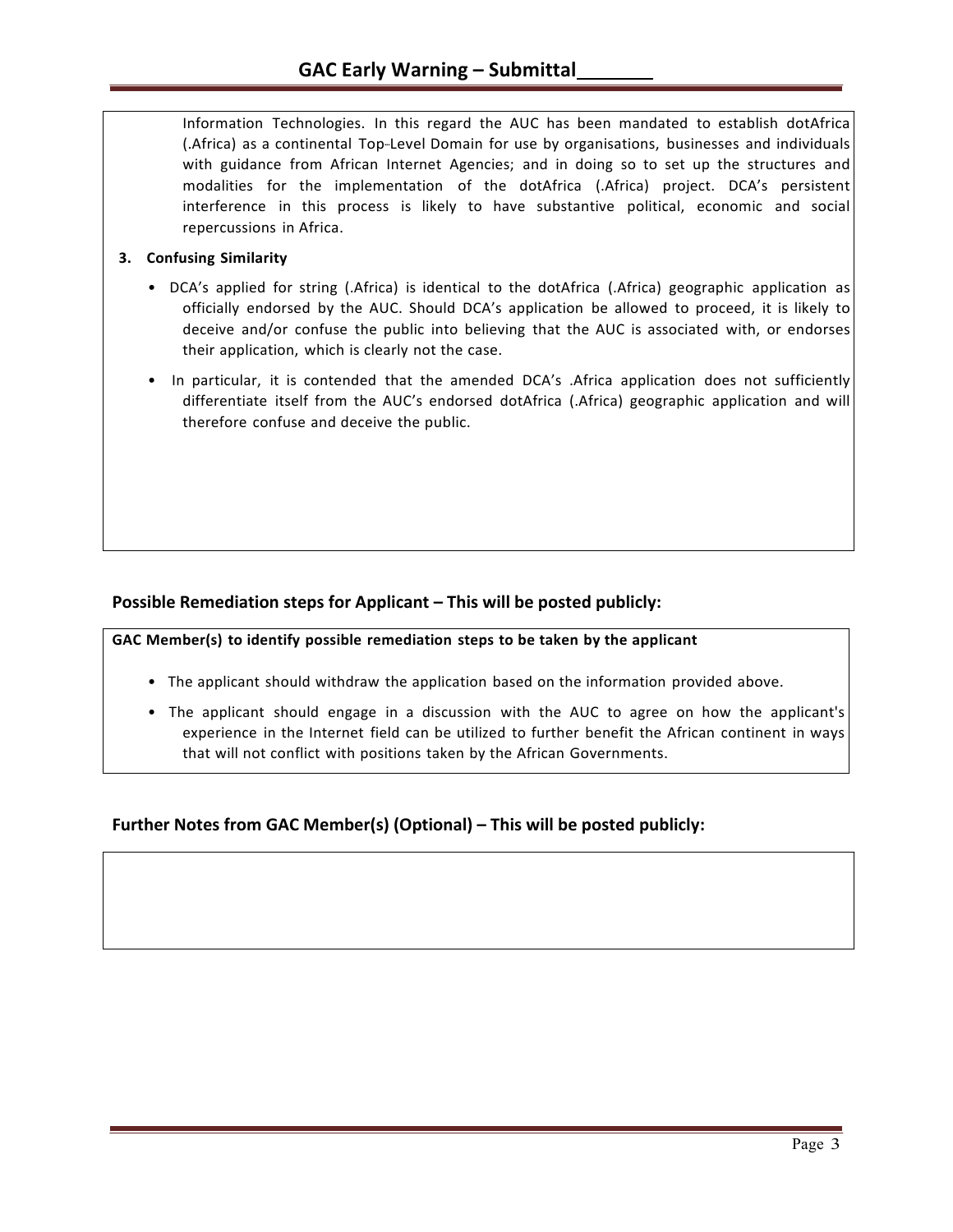# **INFORMATION FOR APPLICANTS**

# **About GAC Early Warning**

The GAC Early Warning is a notice only. It is not a formal objection, nor does it directly lead to a process that can result in rejection of the application. However, a GAC Early Warning should be taken seriously as it raises the likelihood that the application could be the subject of GAC Advice on New gTLDs or of a formal objection at a later stage in the process. Refer to section 1.1.2.4 of the Applicant Guidebook (http://newgtlds.icann.org/en/applicants/agb) for more information on GAC Early Warning.

# **Instructionsif you receive the Early Warning**

**ICANN strongly encourages you work with relevant parties as soon as possible to address the concerns voiced in the GAC Early Warning.**

### **Asking questions about your GAC Early Warning**

If you have questions or need clarification about your GAC Early Warning, please contact gacearlywarning@gac.icann.org. As highlighted above, ICANN strongly encourages you to contact gacearlywarning@gac.icann.org as soon as practicable regarding the issues identified in the Early Warning.

#### **Continuing with your application**

If you choose to continue with the application, then the "Applicant's Response" section below should be completed. In this section, you should notify the GAC of intended actions, including the expected completion date. This completed form should then be sent to gacearlywarning@gac.icann.org. If your remediation steps involve submitting requests for changes to your application, see the change request process at http://newgtlds.icann.org/en/applicants/customer-service/change-requests.

In the absence of a response, ICANN will continue to process the application as submitted.

#### **Withdrawing your application**

If you choose to withdraw your application within the 21-day window to be eligible for a refund of 80% of the evaluation fee (USD 148,000), please follow the withdrawal process published at http://newgtlds.icann.org/en/applicants/customer-service/withdrawal-refund. Note that an application can still be withdrawn after the 21-day time period; however, the available refund amount is reduced. See section 1.5 of the Applicant Guidebook.

For questions please contact: gacearlywarning@gac.icann.org